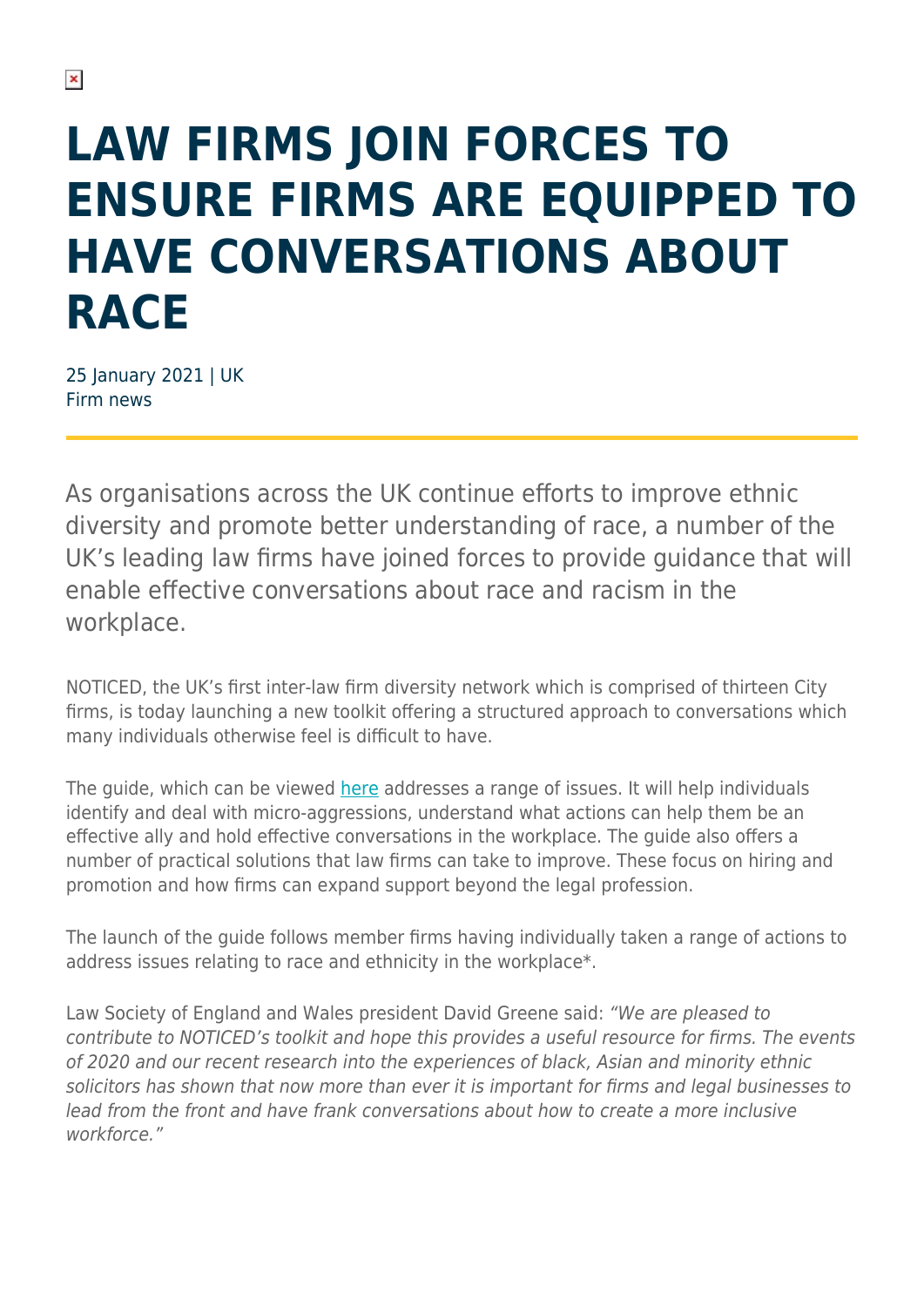Siddhartha Shukla, senior associate at Herbert Smith Freehills and co-chair of NOTICED, says: "Given the increasing focus on ethnic and cultural diversity following events of 2020, NOTICED was keen to provide something tangible for member firms and the wider legal community to use when trying to improve the quality of conversations about race in the workplace. It is important that firms continue with the momentum that has been generated. We hope the toolkit will prove to be a useful resource for improving firms' awareness and perspective when dealing with issues relating to racial and cultural diversity."

Ramesh Pani, associate at Ashurst and co-chair of NOTICED, adds: "Talking about race in the workplace may not be easy but it's a conversation that needs to be had – now more than ever. Open dialogue and discussion are critical to ensuring that our workplaces are truly diverse and inclusive. The toolkit aims to help facilitate this and we are confident that firms will find it a useful starting point for these discussions in advance of taking meaningful actions."

#### [More on diversity and inclusion](https://www.herbertsmithfreehills.com/diversity-and-inclusion)

\* Some of the actions already undertaken by member firms include:

- Herbert Smith Freehills' publication of its 10 Actions for Change, a framework and measure of accountability to address meaningful change
- the Ashurst Black Network which, along with the Race and Ethnicity Equality Group, seeks to address racial disparities and inequalities.
- Eversheds Sutherland committing to driving greater ethnic diversity and inclusion in its teams by using key metrics to ensure accountability, aiming for significant progress on its UK ethnicity targets and more transparency in its annual ethnicity pay report
- Allen & Overy being a founding signatory to the Charter for Black Talent in Finance and the Professions and, in summer 2020, becoming the first major law firm to publish its ethnicity Stay Gap, demonstrating a commitment to improving racial and ethnic diversity and real accountability.

#### **ABOUT NOTICED**